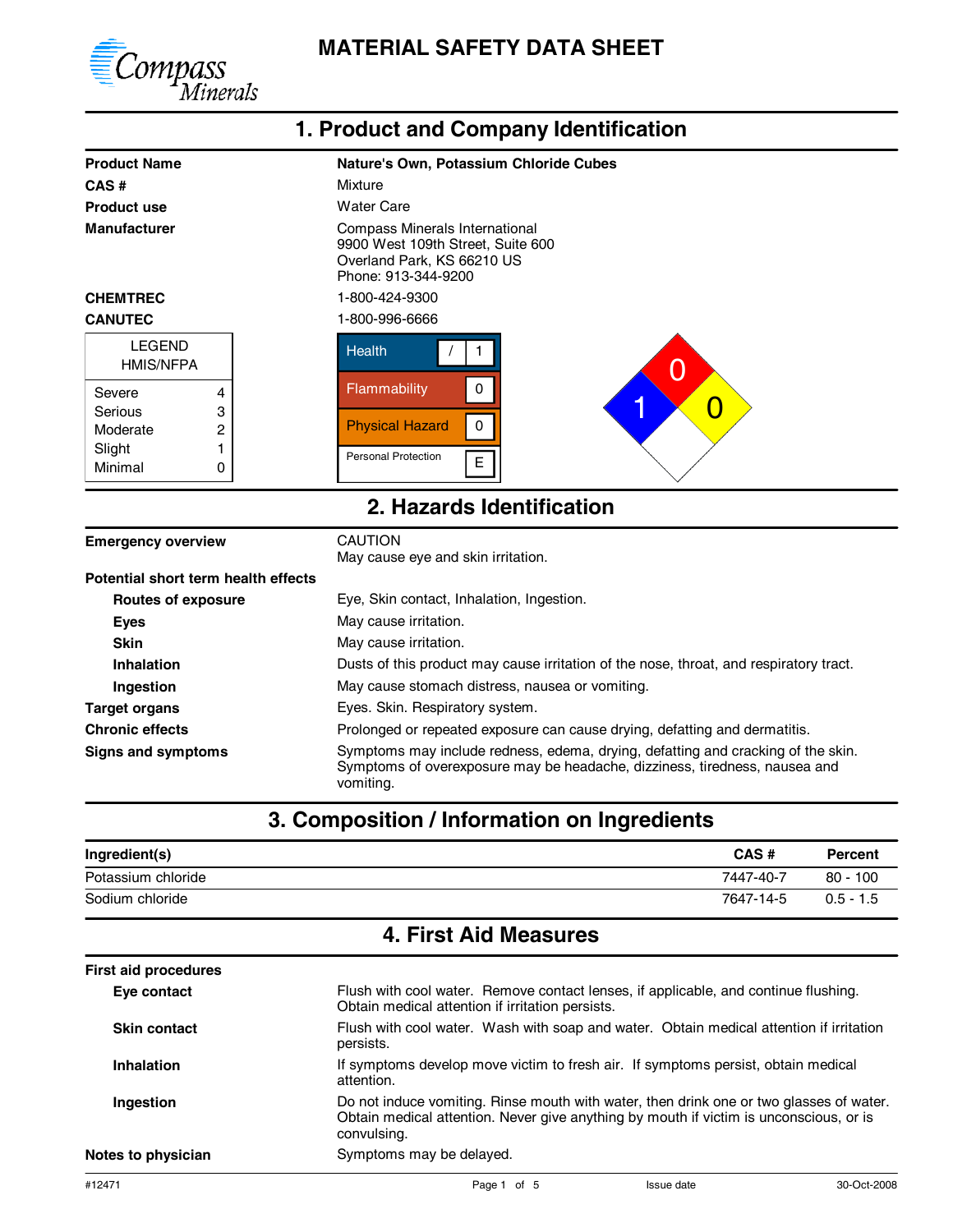General advice **If you feel unwell, seek medical advice (show the label where possible). Ensure that** medical personnel are aware of the material(s) involved, and take precautions to protect themselves. Show this safety data sheet to the doctor in attendance. Keep out of reach of children.

| <b>Flammable properties</b>                   | Not flammable by WHMIS/OSHA criteria.                                                                                                                                                                                                                                                              |  |
|-----------------------------------------------|----------------------------------------------------------------------------------------------------------------------------------------------------------------------------------------------------------------------------------------------------------------------------------------------------|--|
| <b>Extinguishing media</b>                    |                                                                                                                                                                                                                                                                                                    |  |
| Suitable extinguishing media                  | Treat for surrounding material.                                                                                                                                                                                                                                                                    |  |
| Unsuitable extinguishing media Not available  |                                                                                                                                                                                                                                                                                                    |  |
| <b>Protection of firefighters</b>             |                                                                                                                                                                                                                                                                                                    |  |
| Specific hazards arising from<br>the chemical | Not available                                                                                                                                                                                                                                                                                      |  |
| Protective equipment for<br>firefighters      | Firefighters should wear full protective clothing including self contained breathing<br>apparatus.                                                                                                                                                                                                 |  |
| <b>Hazardous combustion products</b>          | May include and are not limited to: Hydrogen chloride. Chlorine gas.                                                                                                                                                                                                                               |  |
| <b>Explosion data</b>                         |                                                                                                                                                                                                                                                                                                    |  |
| Sensitivity to mechanical<br>impact           | Not available                                                                                                                                                                                                                                                                                      |  |
| Sensitivity to static discharge               | Not available                                                                                                                                                                                                                                                                                      |  |
|                                               | 6. Accidental Release Measures                                                                                                                                                                                                                                                                     |  |
| <b>Personal precautions</b>                   | Before attempting clean up, refer to hazard data given above. Use broom or dry<br>vacuum to collect material for proper disposal without raising dust. Finish cleaning by<br>spreading water on the contaminated surface and dispose of according to local and<br>regional authority requirements. |  |
| <b>Methods for containment</b>                | Prevent entry into waterways, sewers, basements or confined areas.                                                                                                                                                                                                                                 |  |
| Methods for cleaning up                       | Before attempting clean up, refer to hazard data given above. Use broom or dry<br>vacuum to collect material for proper disposal without raising dust. Finish cleaning by<br>spreading water on the contaminated surface and dispose of according to local and<br>regional authority requirements. |  |
|                                               | 7. Handling and Storage                                                                                                                                                                                                                                                                            |  |
| <b>Handling</b>                               | Avoid breathing dusts from this material. Use good industrial hygiene practices in<br>handling this material.                                                                                                                                                                                      |  |
| <b>Storage</b>                                | Keep out of reach of children. Keep containers tightly closed in a cool, well-ventilated<br>place.                                                                                                                                                                                                 |  |

#### **5. Fire Fighting Measures**

# **8. Exposure Controls / Personal Protection**

| <b>Exposure limits</b> |                        |  |
|------------------------|------------------------|--|
| Ingredient(s)          | <b>Exposure Limits</b> |  |
| Potassium chloride     | <b>ACGIH-TLV</b>       |  |
|                        | Not established        |  |
|                        | <b>OSHA-PEL</b>        |  |
|                        | Not established        |  |
| Sodium chloride        | <b>ACGIH-TLV</b>       |  |
|                        | Not established        |  |
|                        | <b>OSHA-PEL</b>        |  |
|                        | Not established        |  |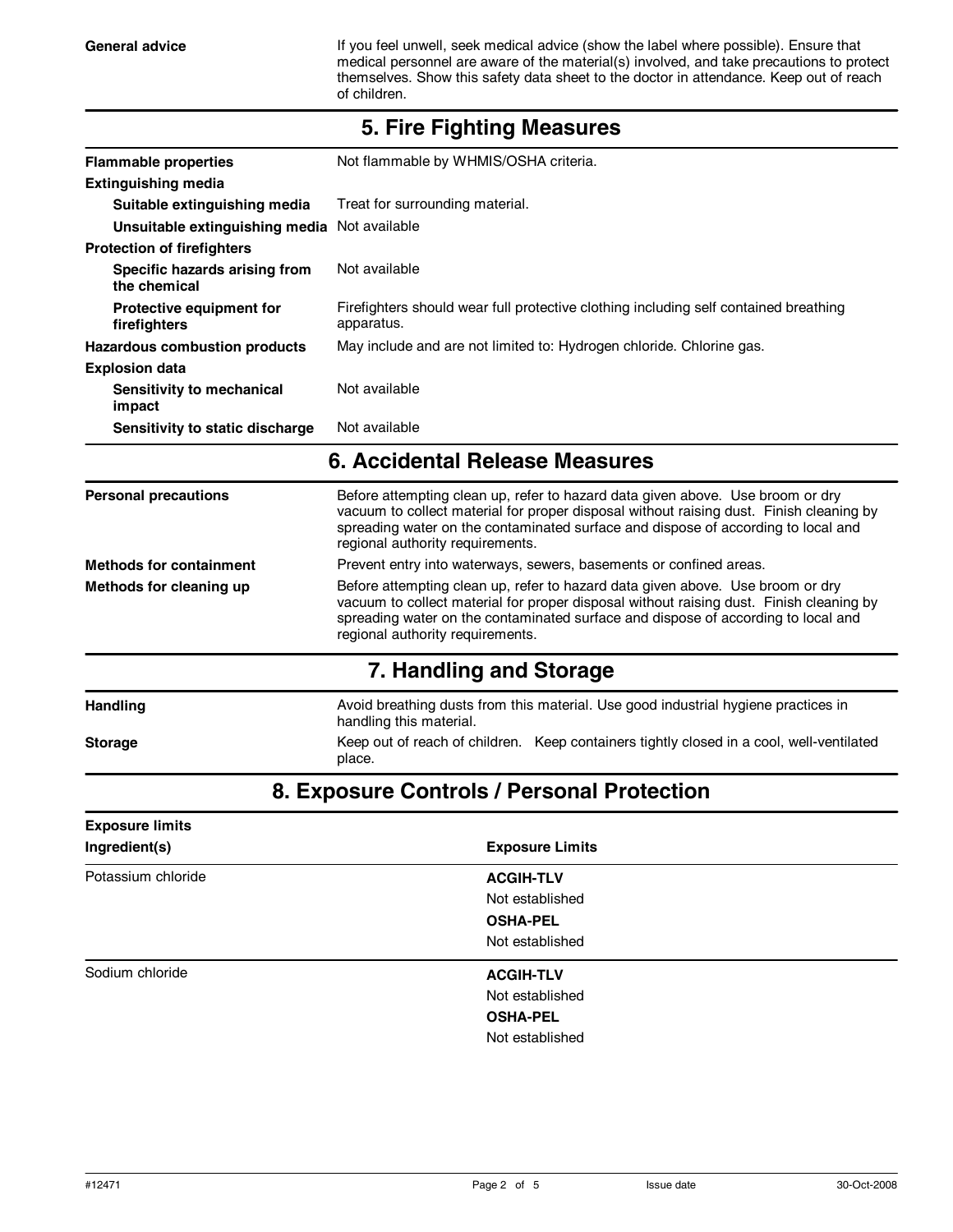| <b>Engineering controls</b>    | TWA PEL: No specific limits have been established for potassium chloride or sodium<br>chloride (soluble substances). As a guideline, OSHA (United States) has established<br>the following limits which are generally recognized for inert or nuisance dust.<br>Particulates Not Otherwise Regulated (PNOR): 5mg/cu.m. Respirable Dust 8-Hour<br>TWA PEL, 15mg/cu.m. Total Dust 8-Hour TWA PEL.                            |
|--------------------------------|----------------------------------------------------------------------------------------------------------------------------------------------------------------------------------------------------------------------------------------------------------------------------------------------------------------------------------------------------------------------------------------------------------------------------|
|                                | TWA TLV: No specific limits have been established for potassium chloride or sodium<br>chloride (soluble substances). As a guideline, ACGIH (United States) has established<br>the following limits which are generally recognized for inert or nuisance dust.<br>Particulates (insolubles) Not Otherwise Classified (PNOC): 10mg/cu.m. Inhalable<br>Particulate 8-Hours TWA TLV, 3mg/cu.m. Respirable Particulate TWA TLV. |
|                                | Use process enclosures, local exhaust ventilation, or other engineering controls to<br>control airborne levels below recommended exposure limits. If user operations generate<br>dust, fumes, or mist, use ventilation to keep exposure to airborne contaminants below<br>the exposure limit.                                                                                                                              |
| Personal protective equipment  |                                                                                                                                                                                                                                                                                                                                                                                                                            |
| Eye / face protection          | Safety glasses                                                                                                                                                                                                                                                                                                                                                                                                             |
| <b>Hand protection</b>         | Rubber gloves. Confirm with a reputable supplier first.                                                                                                                                                                                                                                                                                                                                                                    |
| Skin and body protection       | As required by employer code.                                                                                                                                                                                                                                                                                                                                                                                              |
| <b>Respiratory protection</b>  | Where exposure guideline levels may be exceeded, use an approved NIOSH respirator<br>or NIOSH-approved filtering facepiece.                                                                                                                                                                                                                                                                                                |
| General hygiene considerations | Handle in accordance with good industrial hygiene and safety practice. When using do<br>not eat or drink. Wash hands before breaks and immediately after handling the product.                                                                                                                                                                                                                                             |

# **9. Physical & Chemical Properties**

| Appearance                                                           |  |
|----------------------------------------------------------------------|--|
| White<br>Color                                                       |  |
| Crystalline.<br>Form                                                 |  |
| Odorless<br>Odor                                                     |  |
| Not available<br>Odor threshold                                      |  |
| Solid<br><b>Physical state</b>                                       |  |
| Not available<br>рH                                                  |  |
| 1500 °C (2732.00 °F) Sublimation temperature<br><b>Melting point</b> |  |
| Not available<br><b>Freezing point</b>                               |  |
| 1422 °C (2591.60 °F)<br><b>Boiling point</b>                         |  |
| Not applicable<br><b>Flash point</b>                                 |  |
| Not available<br><b>Evaporation rate</b>                             |  |
| Not applicable<br>Flammability limits in air, lower, %<br>by volume  |  |
| Not applicable<br>Flammability limits in air, upper, %<br>by volume  |  |
| 0.1 kPa (1 mmHg) @ $865^{\circ}$ C<br>Vapor pressure                 |  |
| Not available<br>Vapor density                                       |  |
| $1.99$ (H <sub>2</sub> O=1)<br><b>Specific gravity</b>               |  |
| Not available<br>Octanol/water coefficient                           |  |
| soluble<br>Solubility (H2O)                                          |  |
| Not available<br><b>Auto-ignition temperature</b>                    |  |
| Not available<br><b>Percent volatile</b>                             |  |
| 74.5600 g/mole<br><b>Molecular weight</b>                            |  |

# **10. Chemical Stability & Reactivity Information**

| <b>Chemical stability</b>          | Stable under recommended storage conditions.                                                          |
|------------------------------------|-------------------------------------------------------------------------------------------------------|
| <b>Conditions to avoid</b>         | Do not mix with incompatible materials.                                                               |
| Incompatible materials             | This product reacts with acids.                                                                       |
|                                    | Hazardous decomposition products May include and are not limited to: Hydrogen chloride. Chlorine gas. |
| Possibility of hazardous reactions | Hazardous polymerization does not occur.                                                              |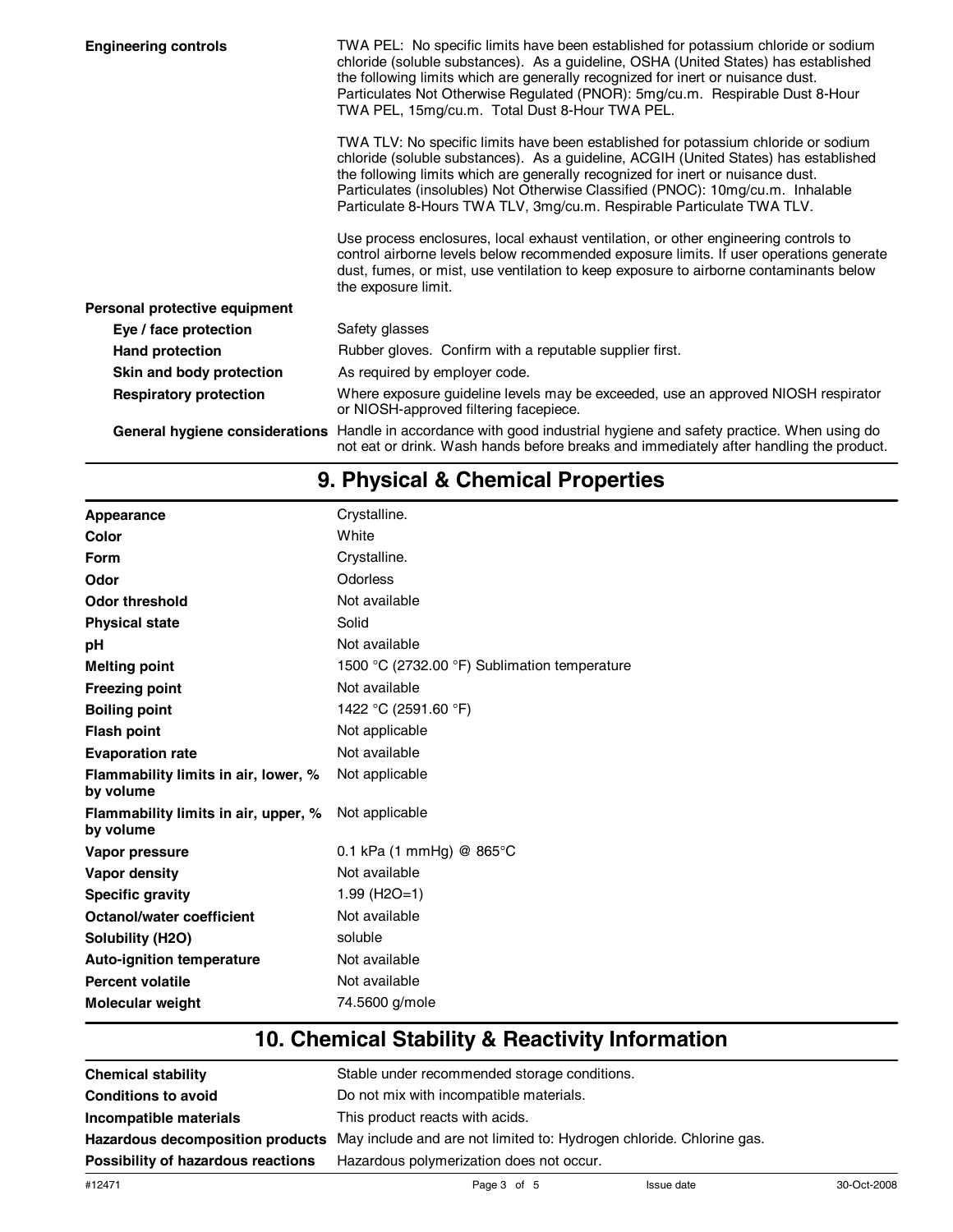# **11. Toxicological Information**

| <b>Component analysis - LC50</b>                        |                                                                                                                        |  |  |
|---------------------------------------------------------|------------------------------------------------------------------------------------------------------------------------|--|--|
| Ingredient(s)                                           | <b>LC50</b>                                                                                                            |  |  |
| Potassium chloride                                      | Not available                                                                                                          |  |  |
| Sodium chloride                                         | > 21000 mg/m3 rat                                                                                                      |  |  |
| <b>Component analysis - Oral LD50</b>                   |                                                                                                                        |  |  |
| Ingredient(s)                                           | <b>LD50</b>                                                                                                            |  |  |
| Potassium chloride                                      | 1500 mg/kg mouse; 2500 mg/kg guinea pig; 2600 mg/kg rat                                                                |  |  |
| Sodium chloride                                         | 3000 mg/kg rat; 4000 mg/kg mouse                                                                                       |  |  |
| <b>Effects of acute exposure</b>                        |                                                                                                                        |  |  |
| Eye                                                     | May cause irritation.                                                                                                  |  |  |
| <b>Skin</b>                                             | May cause irritation.                                                                                                  |  |  |
| Inhalation                                              | Dusts of this product may cause irritation of the nose, throat, and respiratory tract.                                 |  |  |
| Ingestion                                               | May cause stomach distress, nausea or vomiting.                                                                        |  |  |
| <b>Sensitization</b>                                    | Not classified or listed by IARC, NTP, OSHA and ACGIH.                                                                 |  |  |
| <b>Chronic effects</b>                                  | Not classified or listed by IARC, NTP, OSHA and ACGIH.                                                                 |  |  |
| Carcinogenicity                                         | Not classified or listed by IARC, NTP, OSHA and ACGIH.                                                                 |  |  |
| <b>Mutagenicity</b>                                     | Not classified or listed by IARC, NTP, OSHA and ACGIH.                                                                 |  |  |
| <b>Reproductive effects</b>                             | Not classified or listed by IARC, NTP, OSHA and ACGIH.                                                                 |  |  |
| <b>Teratogenicity</b>                                   | Not classified or listed by IARC, NTP, OSHA and ACGIH.                                                                 |  |  |
|                                                         | 12. Ecological Information                                                                                             |  |  |
| <b>Ecotoxicity</b>                                      | May be harmful to freshwater aquatic species and to plants that are not saline tolerant.                               |  |  |
| <b>Environmental effects</b>                            | Not available                                                                                                          |  |  |
| <b>Aquatic toxicity</b>                                 | Not available                                                                                                          |  |  |
| Persistence / degradability                             | Not available                                                                                                          |  |  |
| <b>Bioaccumulation / accumulation</b>                   | Not available                                                                                                          |  |  |
| <b>Partition coefficient</b>                            | Not available                                                                                                          |  |  |
| Mobility in environmental media                         | Not available                                                                                                          |  |  |
| <b>Chemical fate information</b>                        | Not available                                                                                                          |  |  |
| Other adverse effects                                   | Not available                                                                                                          |  |  |
|                                                         | <b>13. Disposal Considerations</b>                                                                                     |  |  |
| Waste codes                                             | Not available                                                                                                          |  |  |
| <b>Disposal instructions</b>                            | Waste must be disposed of in accordance with federal, state/provincial and local<br>environmental control regulations. |  |  |
| Waste from residues / unused<br>products                | Not available                                                                                                          |  |  |
| <b>Contaminated packaging</b>                           | Not available                                                                                                          |  |  |
| <b>14. Transport Information</b>                        |                                                                                                                        |  |  |
| U.S. Department of Transportation (DOT)                 |                                                                                                                        |  |  |
| Not regulated as dangerous goods.                       |                                                                                                                        |  |  |
| <b>Transportation of Dangerous Goods (TDG - Canada)</b> |                                                                                                                        |  |  |
| Not regulated as dangerous goods.                       |                                                                                                                        |  |  |
|                                                         | 15. Regulatory Information                                                                                             |  |  |